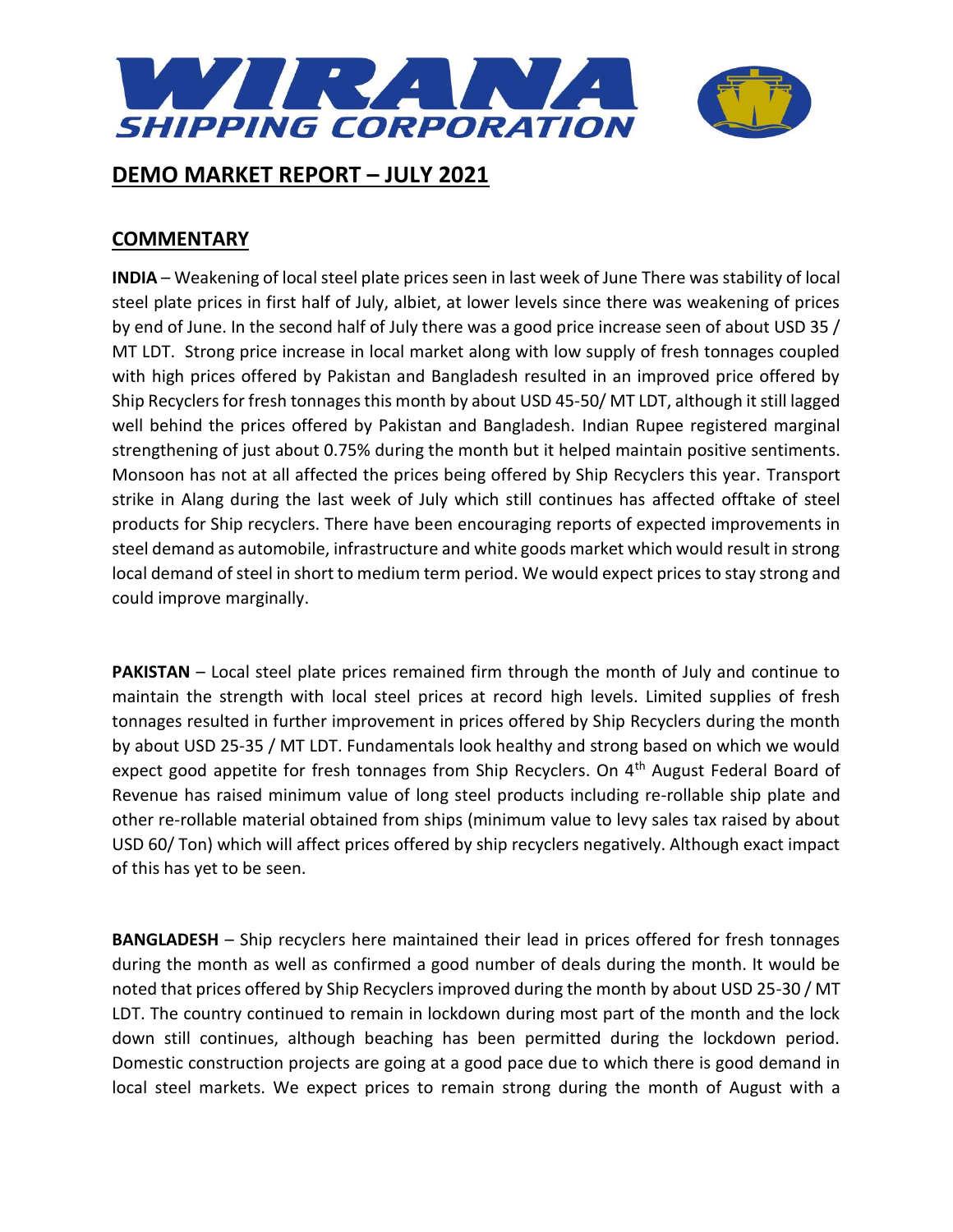

possibility to improve based on lower fresh tonnages offered, strong steel demand locally as well as globally.

**TURKEY**- The market has been stable all through the month of July. Non-EU listed Ship recyclers maintained their prices offered for fresh tonnages at about USD 300 / MT LDT levels whereas EU listed Ship recyclers offered prices purely based on demand and supply situation. Cruise ships have been keeping EU listed yards busy. It would be noted that international scrap prices (HMS 80: 20) of USA origin basis CNF Turkey dropped by about USD 20/MT during the month. We could expect prices offered by Ship recyclers to partially reduce during the month of August.

**CHINA** – With effect from 1.1.2019, China has stopped accepting any foreign flagged ship for recycling as per directives from Government. Breakers now can only recycle local ships from China.

**SUPPLY** – Tankers and Offshore units continued to be offered for recycling during the month of July and unlike expectations of many, supply of fresh tonnages continued in the summer months, although we would note that supply as such has been low during last few months. Even within tankers, we have seen plenty of small tankers being offered for recycling. We would expect supply of fresh tonnages from tankers and offshore to continue at a slow pace as seen during this year.

**OUTLOOK FOR AUGUST –** With Container and Dry Bulk segment experiencing a phenomenally strong market, we will see very few units being offered for recycling from those segments. However, since tanker segment is still experiencing a weak market, we would expect supply of tankers to continue, specially, in view of strong demolition rates currently prevailing. Scarce fresh tonnage for recycling and strong local market in recycling destinations along with strong international demand for steel indicate that prices would continue to remain strong with a possibility to improve further although the improvement now would be at a slower pace. Increasing number of Covid cases is one factor that needs to be closely monitored since it can affect global demand and resultant effect on pricing.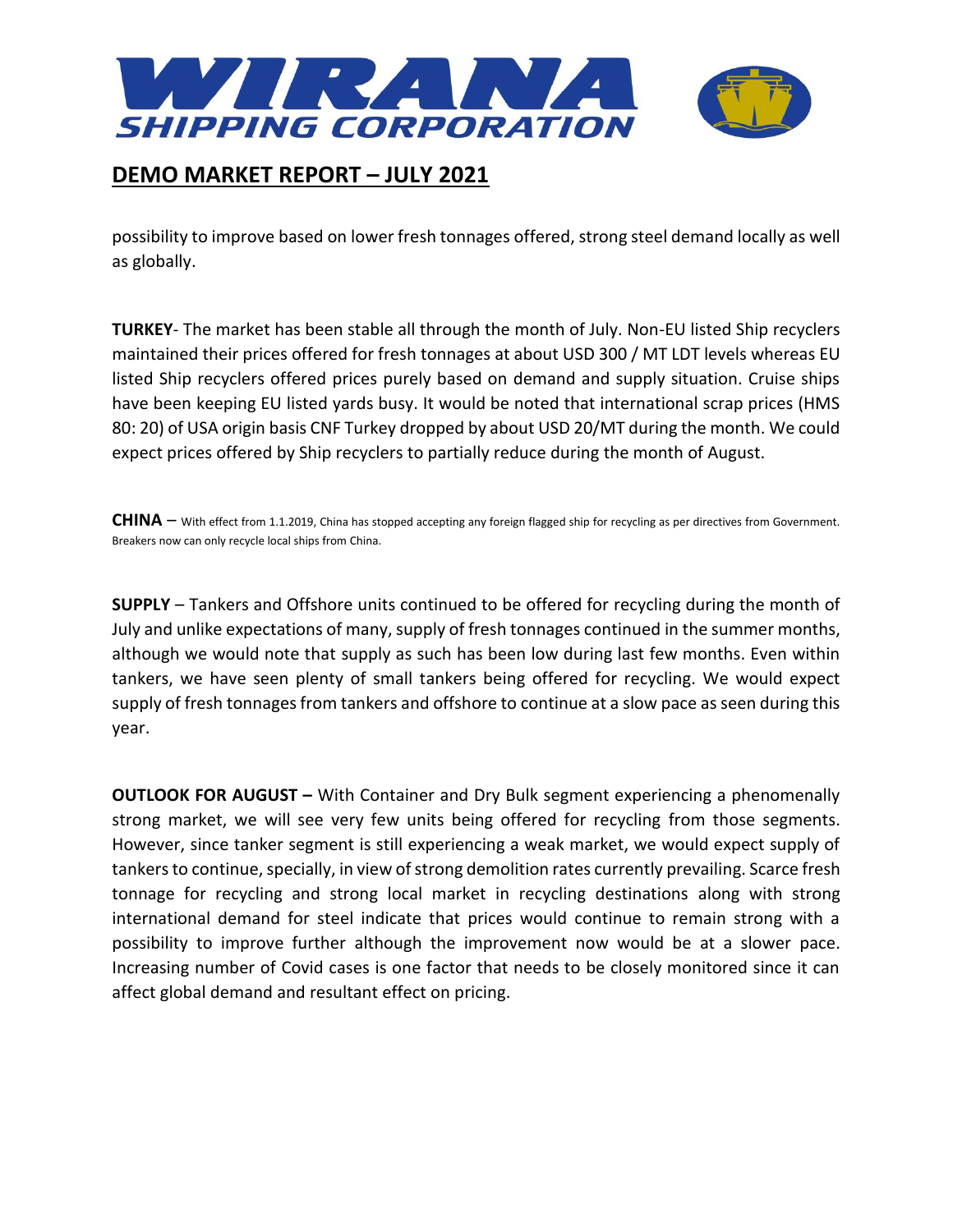

**Green Recycling –** It has been a quiet month of Green Recycling front and as such there are no new developments to share in this report.

#### **Type Name of Vessel Built DWT LDT Price Remarks** Bulker | K Phoenix | 1996 | 148681 | 17724 | 553 As is S. Korea, incl abt 200 MT bunkers Bulker Karunia 1993 69235 9462 585 Ctg, Incl Bunker undisclosed Bulker | Saga Tide | 1991 | 47029 | 10456 | Alang, HKC Bulker Rin 1979 85256 17780 Gadani Chem Tanker Elka Eleftheria 2001 44787 10180 Gadani Chemical Tanker | Parsa 1991 | 1991 | 1924 | 1909 | 1060 Alang, Vsl has about 533 MT Solid Stainless Steel Container | Dole California | 1989 | 11800 | 8314 | 620 Alang, Has 40 ft spreader of abt 6.1 MT LT, HKC. Price is net & DA to Buyers acct Container | Dole Ecuador | 1989 | 11613 | 8327 | 620 | Alang, Cuinia spare propeller worth USD 225k, 40ft spreader 5.54LT, HKC, Price is net & DA to Buyers acct FPSO Brotojoyo 1980 59643 12100 615 As is Batam H. Lift  $\vert$  Zhen Hua 22  $\vert$  1983 | 32292 | 13742 | Ctg LNG | Baltic Energy | 1983 | 69991 | 27652.40 | 750 Ctg, Vsl has 3500 MT aluminium content, U/T LPG | Gas Icon | 1994 | 5588 | 2481 | 610 | Ctg LPG Saehan Capella 1997 3175 2099 Option Delivery Offshore/Repair vsl Trinity Supporter 1982 20627 8176 Ctg OSV | Sea Tech 1 | 1986 | 1751 | 2679 | Alang OSV Albatros 07 1985 1814 1240 495 Alang

### **MAIN DEMOLITION SALES DATA FOR JULY 2021 and 1ST WEEK OF AUGUST**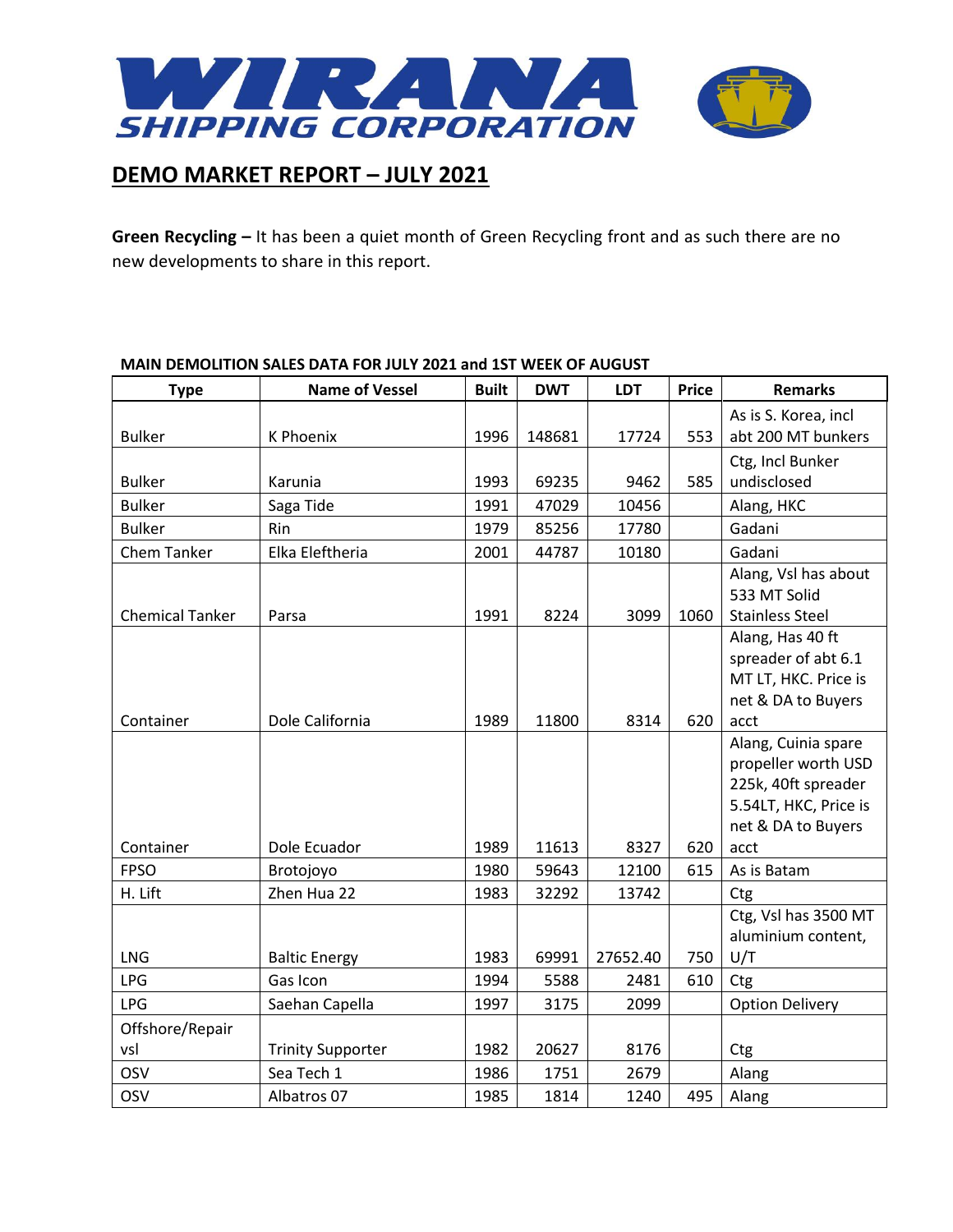

| <b>Type</b>      | <b>Name of Vessel</b> | <b>Built</b> | <b>DWT</b> | <b>LDT</b> | <b>Price</b> | <b>Remarks</b>               |
|------------------|-----------------------|--------------|------------|------------|--------------|------------------------------|
| Pass/Cargo       | Nicobar               | 1981         | 4963       | 7923       | 456          | As is India                  |
|                  |                       |              |            |            |              |                              |
| Passenger        | <b>Tros</b>           | 1976         | 5936       | 14320      |              | Alang ex Al Batros           |
| Passenger        | Albatros              | 1973         | 5936       |            |              | Alang                        |
| Ropax            | Hanil Gold Stella     | 1995         | 5489       |            |              | Ctg                          |
|                  |                       |              |            |            |              | As is Kosichang,             |
|                  |                       |              |            |            |              | Thailand, incl               |
| Tanker           | FPSO Rubicon Vantage  | 1987         | 72040      | 19697      |              | bunkers undisclosed          |
| Tanker           | Simba                 | 1996         | 45229      | 10845      | 560          | Gadani                       |
| Tanker           | Yason                 | 1998         | 4700       | 1614       |              | Alang                        |
| Tanker           | SW <sub>2</sub>       | 1979         | 4890       |            |              | Ctg                          |
| Tanker           | <b>Bull Sumbawa</b>   | 2001         | 31632      | 7718       | 575          | Ctg                          |
|                  |                       |              |            |            |              | Alang, Has high              |
|                  |                       |              |            |            |              | <b>Stainless Steel - Qty</b> |
| Tanker           | Sartstraun            | 1980         | 2533       | 1100       | 605          | not disclosed                |
|                  |                       |              |            |            |              | as is Oman,                  |
|                  |                       |              |            |            |              | damaged, U/T to              |
| Tanker           | Lila Dubai            | 2010         | 97135      | 18055      |              | Gadani                       |
|                  |                       |              |            |            |              | <b>Buyers have Full</b>      |
|                  |                       |              |            |            |              | Subcon delivery              |
| Tanker           | Atlantic 1 (FSO)      | 1996         | 146268     | 23318      |              | option                       |
| Tanker           | Dreamer (FSO)         | 1982         | 43981      | 9625       |              | Gadani                       |
| Tanker           | Sky                   | 1991         | 7715       | 4950       |              | Alang                        |
| Tanker           | Palladly              | 1984         | 4999       | 43131      |              | Ctg                          |
| <b>TS Hopper</b> |                       |              |            |            |              |                              |
| Dredger          | Leiv Eriksson         | 2010         | 78386      | 26629      |              | Aliaga                       |

### **STATISTICS**

## **VESSELS AND QUANTITY LDT BEACHED IN INDIAN SUBCON – IN JULY 2021, 2020, 2019**

|      | <b>INDIA</b> |          | <b>BANGLADESH</b> |            | <b>PAKISTAN</b> |            |
|------|--------------|----------|-------------------|------------|-----------------|------------|
|      | Vessel       | LDT - LT | Vessel            | $LDT - LT$ | Vessels         | $LDT - LT$ |
| 2021 | 15           | 82,616   | 14                | 159,447    | 15              | 194,207    |
| 2020 | 20           | 337,686  | 10                | 245,101    | 09              | 87,250     |
| 2019 | 17           | 195,300  | 09                | 48,238     | 04              | 16,082     |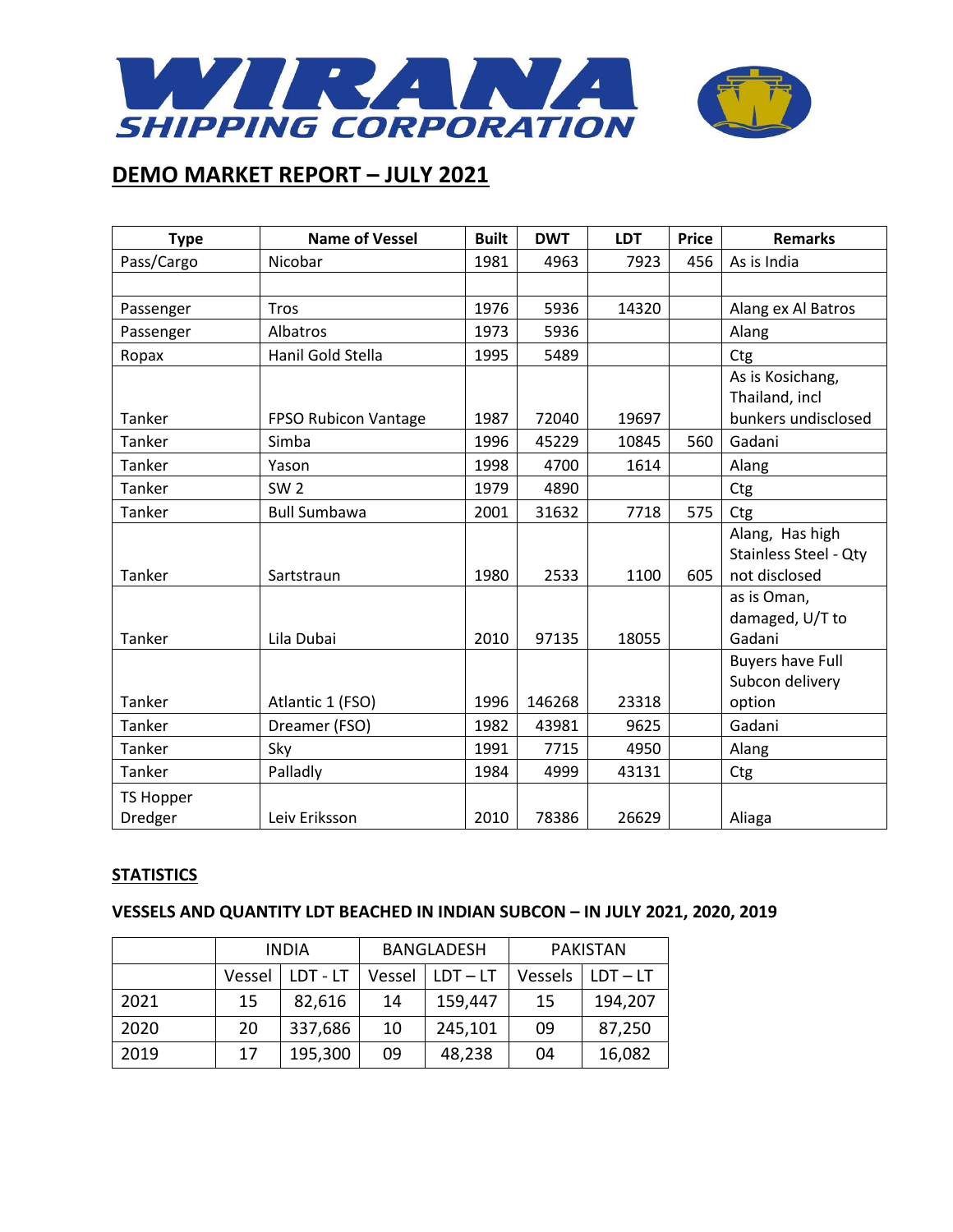

## **VESSELS AND QUANTITY LDT BEACHED IN INDIAN SUBCON – JANUARY TO JULY 2021, 2020, 2019**

|      | <b>INDIA</b> |           | <b>BANGLADESH</b> |            | <b>PAKISTAN</b> |            |
|------|--------------|-----------|-------------------|------------|-----------------|------------|
|      | Vessel       | LDT - LT  | Vessel            | $LDT - LT$ | Vessels         | l LDT – LT |
| 2021 | 125          | 899.197   | 153               | 1,679,467  | 84              | 706,260    |
| 2020 | 111          | 1,141,368 | 84                | 1,204,853  | 29              | 225,258    |
| 2019 | 123          | 1,007,443 | 165               | 1,786,827  | 23              | 73,894     |

## **Indicative Price Levels for end of July in Current Year Vs Previous Years**

| India | Year             |            | <b>DRY</b> |           | WET    |
|-------|------------------|------------|------------|-----------|--------|
|       |                  | Cape / Pmx | Handymax   | Container | Tanker |
|       | <b>July 2021</b> | 535        | 525        | 585       | 550    |
|       | <b>July 2020</b> | 285        | 275        | 320       | 305    |
|       | <b>July 2019</b> | 375        | 370        | 415       | 410    |
|       | <b>July 2018</b> | 420        | 410        | 470       | 450    |

#### **Indicative Price Levels for end of July in Current Year Vs Previous Years**

| <b>Bangla</b> | Year             |            | DRY      |           | <b>WET</b> |
|---------------|------------------|------------|----------|-----------|------------|
| desh          |                  |            |          |           |            |
|               |                  | Cape / Pmx | Handymax | Container | Tanker     |
|               | <b>July 2021</b> | 585        | 575      | 595       | 600        |
|               | <b>July 2020</b> | 300        | 285      | 325       | 325        |
|               | <b>July 2019</b> | 410        | 390      | 425       | 420        |
|               | <b>July 2018</b> | 440        | 420      | 455       | 450        |